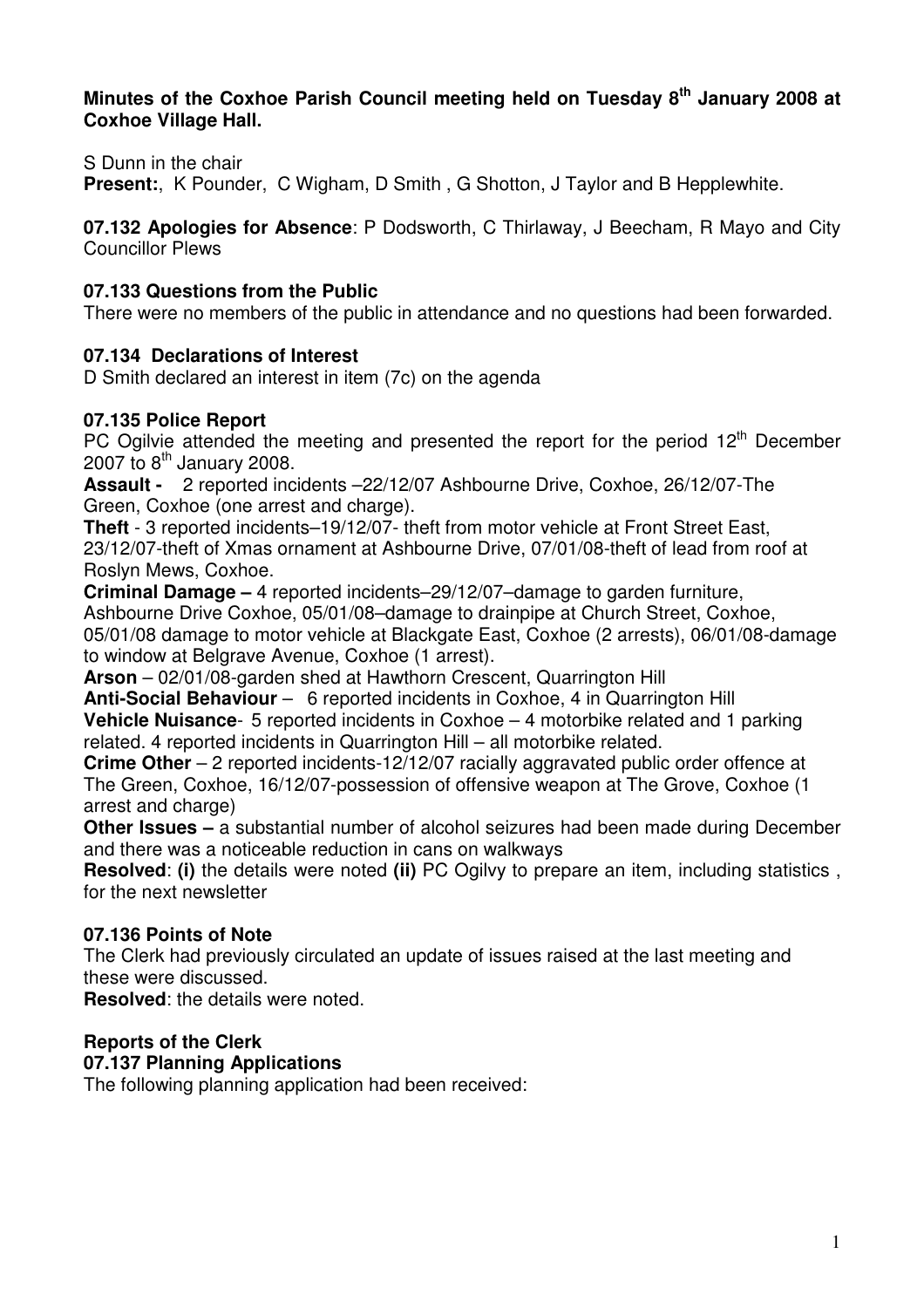- (i) Erection of 1.8m high fence and timber garden shed to side of existing dwelling at 69 Ashbourne Drive, Coxhoe
- (ii) Confirmation had been received from the City Planners of approval of the application for signage at Co-op Food Store, Petterson Dale, Coxhoe
- (iii) Details had been in the local press relating to an application for a licence to sell alcohol at Blackgate Garage. This item was discussed and concern expressed at the possibility of another retail outlet for alcohol in Coxhoe

**Resolved**: **(i)** there were no objections to item (i), **(ii)** the details were noted. The Clerk to again contact the Co-op asking their participation in proposals for Coxhoe commercial centre **(iii)** Further details be sought and if necessary a letter of objection sent.

# **07.138 Traffic Management**

The Clerk provided a verbal update of the latest situation detailed by Gordon Wingrove. The Commercial Road scheme was being referred to Highways Committee

**Resolved**: a meeting be requested with Gordon Wingrove for early February

# **07.139 Standing Orders**

The Association of Parish Councils recommended changes to standing orders for full compliance with the revised code of conduct. In accordance with standing order 67 when proposed and seconded the resolution was adjourned without discussion to the next meeting

**Resolved**: the resolution to vary the standing orders in accordance with the recommendation was proposed by G Marsden and seconded by K Pounder and adjourned to the next meeting

### **07.140 Parish Plan**

Details of a training day on 31 January on village greens was provided. A joint meeting with Coxhoe Together was requested for 16 January to discuss plans for the village centre

**Resolved**: **(i)** S Dunn and D Smith to attend training **(ii)** All Councillors were encouraged to attend the joint meeting **(iii)** the Clerk to contact NEDL regarding the possibility of underground cables

# **07.141 Budgetary Update**

The Clerk circulated a copy of the latest budget statement which was discussed by Members. The Clerk detailed the national pay increase for parish clerks

**Resolved**: **(i)** the latest budget position was noted **(ii)** the national pay increase was noted and the Clerks salary increased in accordance with the previous resolution **(iii)** the level of reimbursement of administration costs was confirmed at £250 as detailed in the budget papers

# **Correspondence**

### **07.142 Postwatch Network Change Programme**

The Clerk provided the latest information from the County Association on the issue. **Resolved**: the details were noted

### **07.143 Planning Application – Coxhoe Industrial Estate**

Extensive comments had been received from Mr D Anderson concerning this application, and this, together with other comments that were made available on the planning portal ,